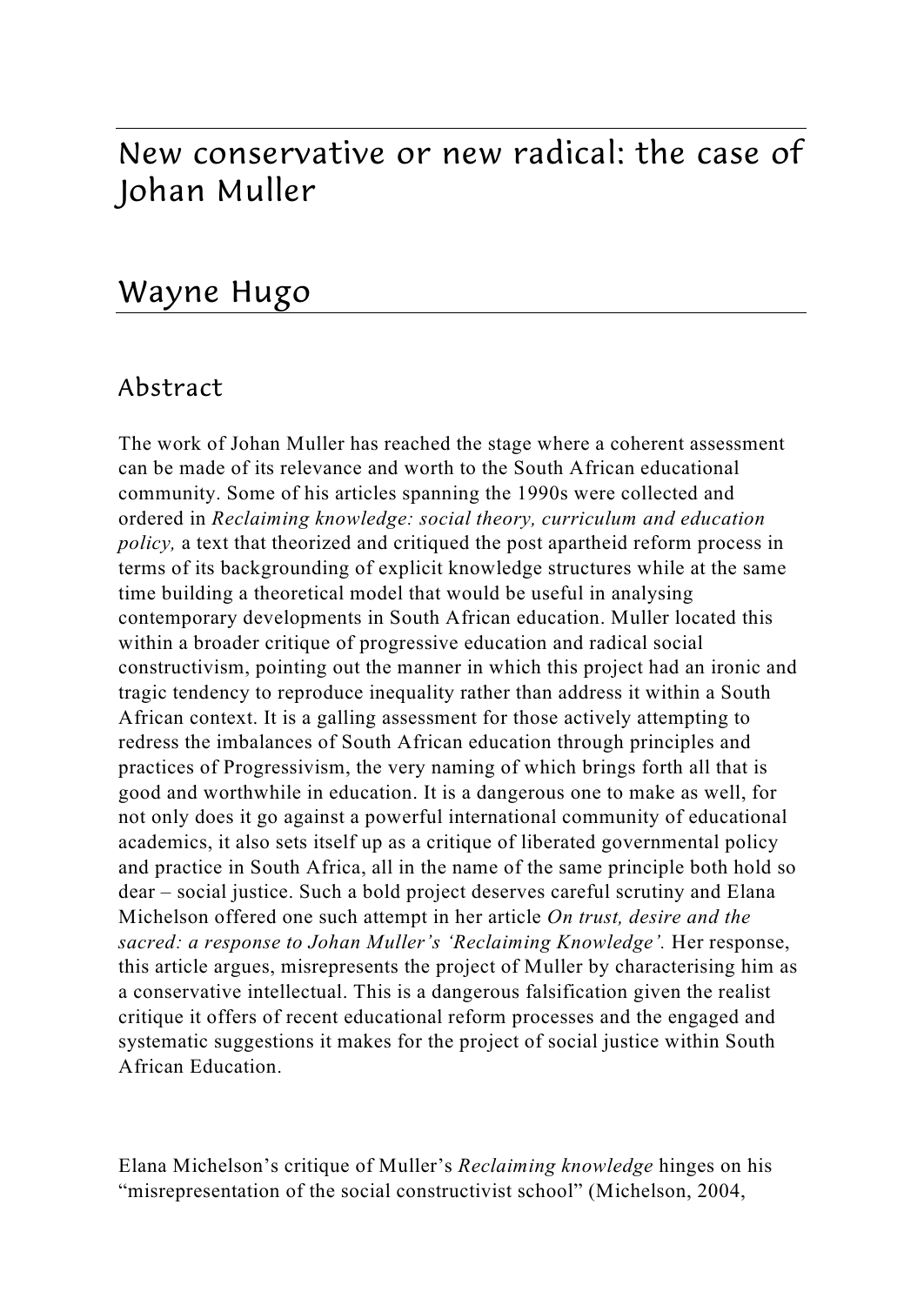p.10). Muller equates social constructivism with an extreme form of relativism that results in a "chaos of unverifiable truth claims" (p.11). This is a parody of what is actually a highly sophisticated tool that has a nuanced purchase on our complex world, according to Michelson. Most social constructivists have a "non-nonsense commitment to faithful accounts of a 'real' world" (p.11). Aside from the double negative and scare quotes that refuse to engage in the act of engaging we can only but agree and hope to find in social constructivism a practice that is even more objective and rigorous than existing western knowledge practices.<sup>1</sup> What social constructivism offers us is not runaway relativism but a purchase on the differently lived worlds we occupy in all their multifaceted intersections and layerings. Even more than this, social constructivism works with qualitatively different levels of accounts in a discriminating fashion, recognizing both their power and limitation. This ensures that it does not dismiss the material world under an anything goes war cry. "To the contrary: their point is that a specific material – and cultural, and physical, and discursive – world always mediates the ways in which knowledge is created, understood and used "(p.12).

So it is with anticipation that we read on, for with such a powerful device at her disposal, we can expect to see her demonstrate its effectiveness in use with the case of Muller. A careful, nuanced, subtle, delicate understanding of the various layerings of South African educational and academic life placed within its current context, and Muller's historical and present role within it, is what we would hope for, one that points to the weaknesses and strengths of his contribution in its various dimensions. What is her performance of social constructivist principles like in her rendering of Muller's work? Why does Muller use Walkerdine in the way he does, why his appropriation of Durkheim's sacred and profane forms of knowledge, why his focusing in on knowledge boundaries and the distinctions between formal and informal types of knowledge? What is the complex reality of educational life that Muller finds himself engaged within that has led him into a continual elaboration on the nature of the boundary; why the strong attack on radical forms of social constructivism that sometimes fall to the level of polemic? What precisely is it within the modern South African educational world that Muller is consistently addressing and why is he doing it?

 $\mu$  See Muller, 2000, p.158 for a detailed discussion of this tendency of social constructivists to put these kinds of statements into scare quotes, refusing "to treat assertions as assertions". They do not treat statements as referring to states of the world without initially bracketing it in some way. Michelson provides good examples of these from Harraway.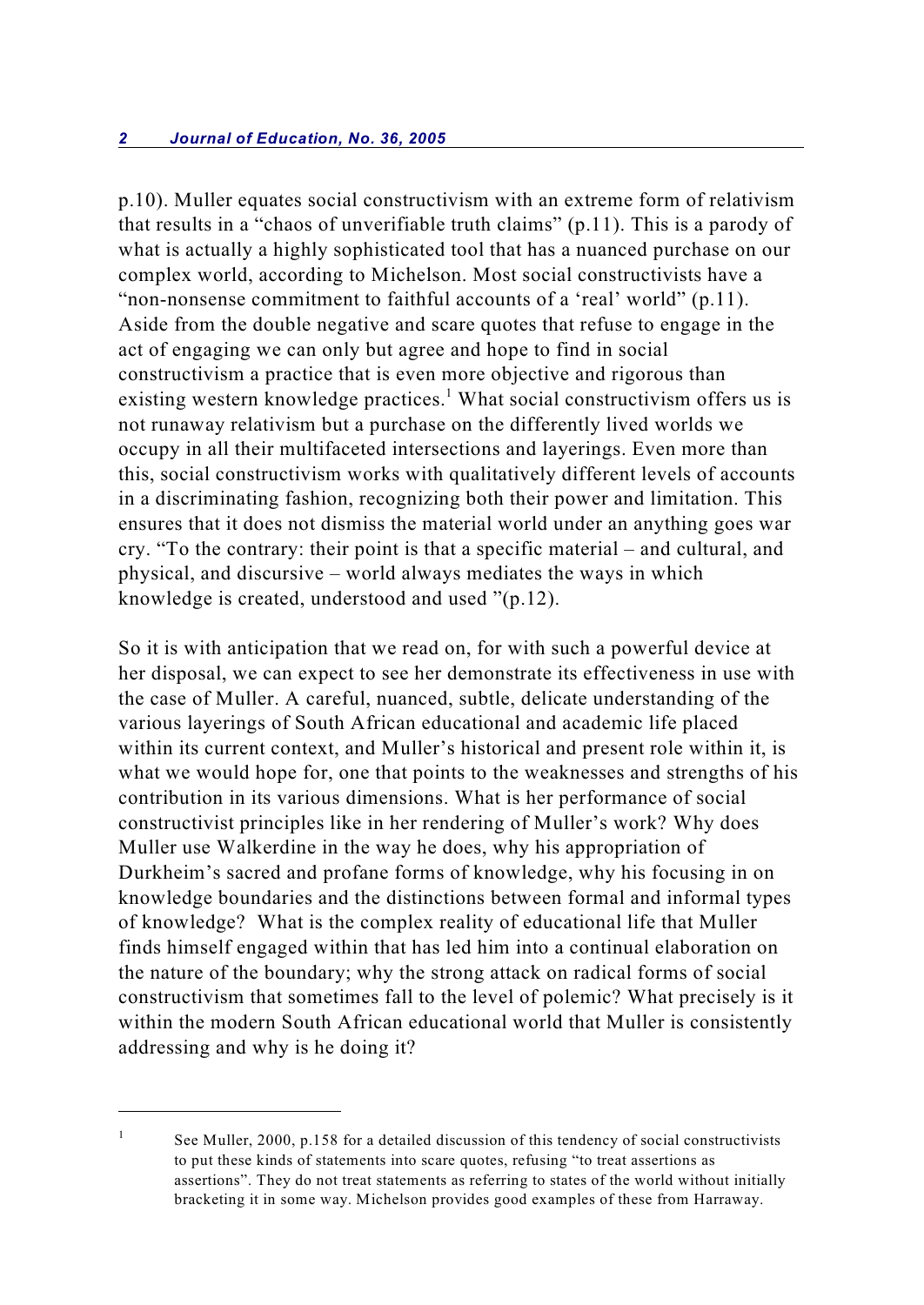We find in Michelson's response a clue to what it is that drives the work of Muller. It is found in an etymology of the word modesty. Muller often characterizes his position as modest, a use that can be traced back to Sir Robert Boyle, son of the Earl of Cork. Michelson points out that historically "the claim of modest witness is producible only within high social ranking" (p.22). What are we to make of this? Muller describes his work as epistemologically modest. The historical use of this term as an epistemological descriptor in seventeenth century England points to a privileged location within the social hierarchy. Complete the link – Muller's use of modesty as an epistemological descriptor points to his high social ranking. A more classic case of the fallacy of reducing knowledge to the supposed conditions of its production would be hard to find, or so it would be if we did not find it repeated again and again in Michelson's text.<sup>2</sup> Never mind that his use of the term resonates slightly better with the modest proposal of Susan Haack's *Manifesto of a passionate moderate,* written at the end of the last century and located in a realist attempt to reclaim scientific knowledge. Boyle it must be, white, privileged male that he is.

For Michelson, this analysis of the conditions behind the epistemological use of the word 'modesty' helps us understand why Muller takes the position he does. His insistence on epistemological dualisms could reflect a defensiveness that South African academics feel that is a result of the historical moment they currently find themselves in. For it is not only Muller who is guilty of explicit dualistic thinking, it is a "specifically South African phenomenon" (p.26). This dualist thinking is 'not present' in the international literature on RPL, and usefully extrapolating from this fact we can conclude that the general South African academic indulgence in dualities must have some special cause and where better to look for this than in our current social context. As a historically white settler society with extreme forms of inequity suddenly being shoved into the twin vortexes of a neo liberal global economy and democratic governance, this over reliance on dualistic categories is almost forgivable. But it cannot be enough to explain the peculiar insistence on the purity of knowledge domains that South African academics show. There are only two types of academics in the world, those who are dualists and those who are not, and unfortunately South African academics fall into the first category. There is something laagerish about them. The revolution has moved "outside the halls of government and into the classrooms in ways they are not

Muller provides an extensive analysis of this fallacy in *Reclaiming Knowledge,* 2 pp.151-156, as does Wheelahan, 2005. Again we have to be grateful to Michelson for providing such an exemplary demonstration of how it works.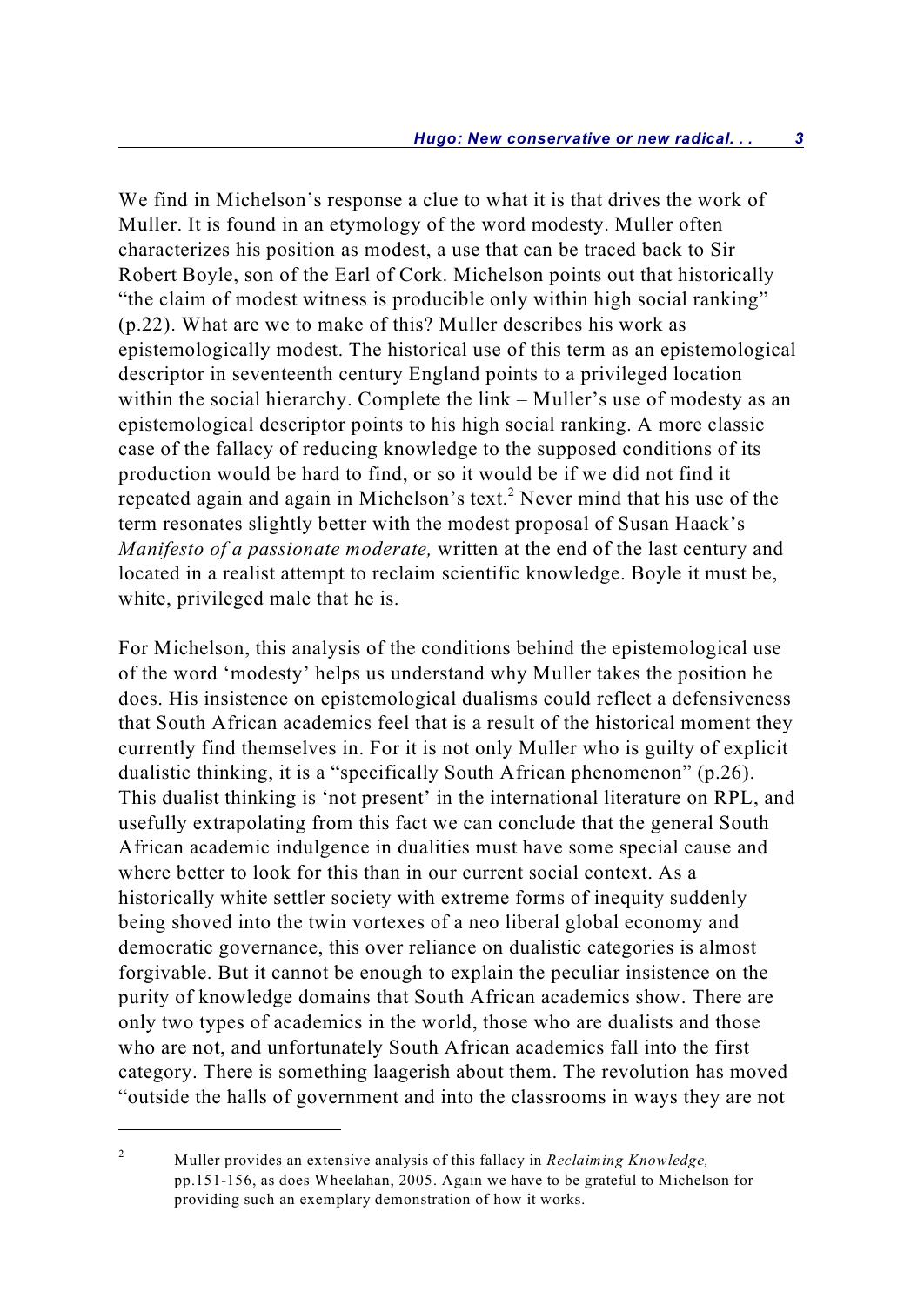fully able to control" (p.28) and they are thus defensively retreating into dualistic categories to gate keep. They have managed to find international dualist luminaries to utilize in this quest (scarce on the ground though they are – figures like Vygotsky, Bourdieu and Bernstein) but tend to take their politically progressive and epistemologically nuanced dualistic categories and use them for conservative ends. Here lies the nub behind Muller's fascination with boundaries. As a historically privileged White Male South African academic from Cape Town he cannot help himself, even though he has "an honoured place among the white South Africans who opposed apartheid" (p.27). He has hooked into a use of dualisms that has a "long and unlovely history. They were utilized consistently within colonialist anthropology to represent Africans as the less-than-fully-human Other" (p.26). Muller is guilty of the same mistake, making the cognitive worlds of black South African workers unable to envision a better world and condemning them to be excluded from envisioning the future they fought for (p.27). As he contemplates with a frightened eye the spectre of unschooled workers being able to design wagons without formal training (p.24), his own located historical context overwhelms him with horror and he falls into the conservatism he so manfully struggled against within himself.

These are highly sophisticated, nuanced insights into the current anxieties that typify South African academic life (p.10) and a particularly astute reading of the work of Muller conducted in the most 'civil' of ways (p.7). Is there anything that could be added to this powerful analysis ? Possibly a couple of modest points.

The first is to explore the controversy surrounding the educational reform initiative within South African schooling in the 1990s, mentioned by Michelson in her opening paragraph and then forgotten about, as it is possibly this context that might help us to locate the theoretical intervention of Muller around how to work with boundaries, rather than etymological and colonial histories. Taylor (2000) calls it "the most radical constructivist curriculum ever attempted in the world".<sup>3</sup> It integrated different disciplines, their learning areas, education and training, rejected divisions between academic and applied knowledge, theory and practice, knowledge and skills, all with the intention of creating a transferability of knowledge in real life.

3

See also Taylor and Vinjevold, 1999, pp.118-130 for a specific analysis of Curriculum 2005 in this regard as well as Muller, 2000, pp.195-200 for an analysis of the pedagogic dangers of over integration.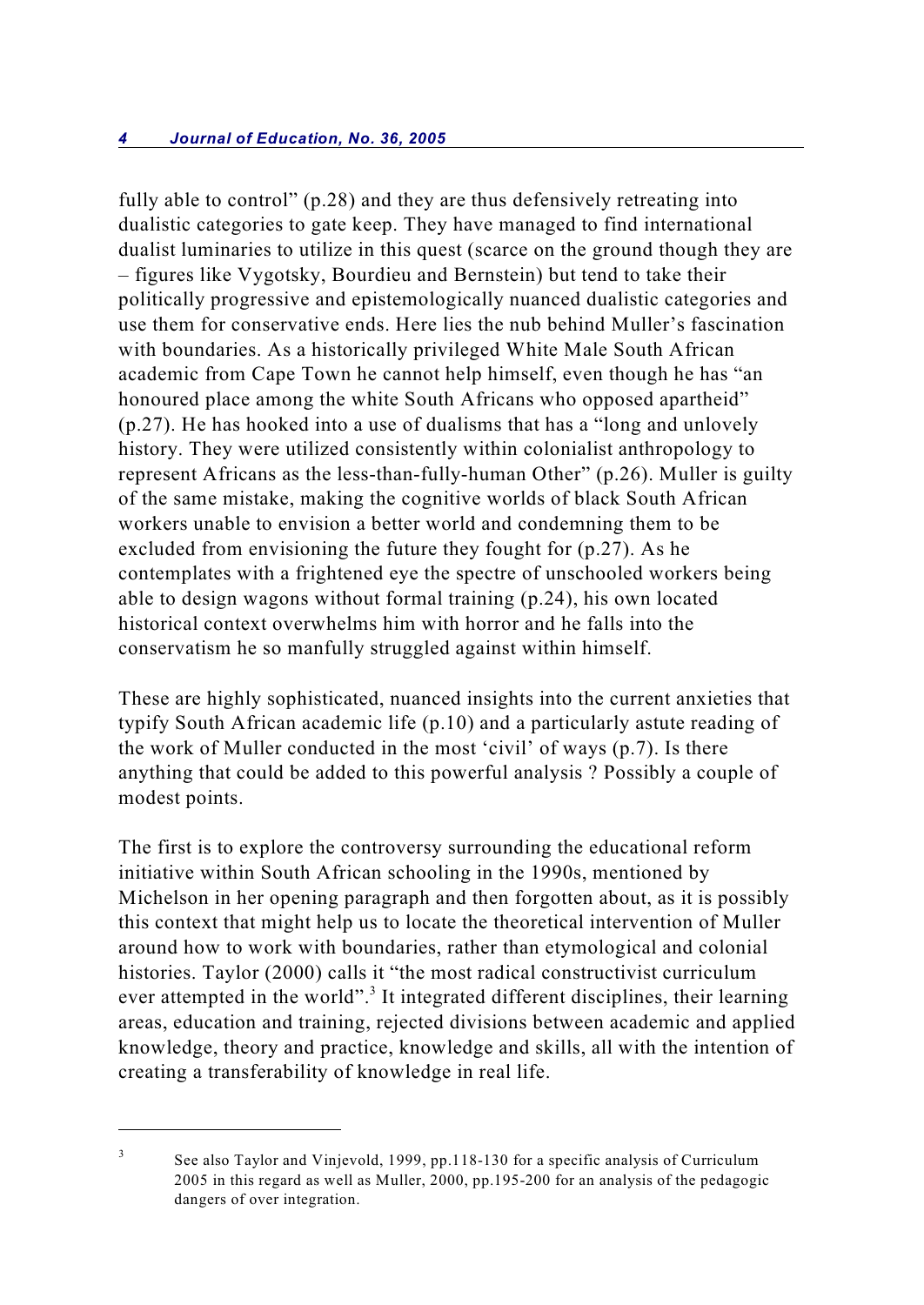South Africa has embarked on transformational OBE. This involves the most radical form of an integrated curriculum. . . .This. . . implies that not only are we integrating across disciplines into learning areas but we are integrating across all eight learning areas in all educational activities. …The outcome of this form of integration will be a profound transferability of knowledge in real life (Department of Education, 1997c, p.29, quoted by Taylor and Vinjevold, 1999, p.118).

The dream was of a creative and empowered teacher facilitating the education of an active learner in ways that suited their own contextual conditions. This extended the political project of democratic liberation into the pedagogic field. All learners would be able to democratically learn in ways that took their own contexts seriously, allowing for differing learner paths that were all equal so long as certain specified outcomes were reached. This paradigm shift was rhetorically embraced by teachers in the most disadvantaged schools but its attempted implementation resulted in devastating consequences in an impoverished landscape with basic forms of literacy and numeracy severely suffering (see Taylor, Muller and Vinjevold, 2003, for a detailed and systematic review). It is around the issue of the viability of a radically constructivist educational reform project within South African conditions that Muller locates his work on 'boundaries'. His concern is not mainly about the value of radical forms of constructivist pedagogy in their own terms, but of how it functions within a South African context that is riven by a history of extreme deprivation and privilege (Muller, 2000, p.5).<sup>4</sup> To put his concern as basically as possible in the form of a question – what is the best way to teach poor kids in South Africa? To put it abstractly – how do structures of knowledge intersect with structures of social inequality within the pedagogic field? Is it best to democratize the curriculum in terms of content, pacing and assessment at the same time as radically integrating subjects under broad themes with the intention of allowing as much local freedom as possible, or is it best to explicitly make clear the content, sequencing, pacing and assessment requirements of the curriculum within strongly differentiated subject boundaries.<sup>5</sup> Let us note how easily the first fits within a rhetoric of liberation

For example, Muller's tight synthesis of constructivist and realist epistemologies (2000, pp.149-153) is put together in terms of producing useful educational research for policy in South Africa, not because such a synthesis is an impressive display of neo Hegelian dialectical acumen.

<sup>&</sup>lt;sup>5</sup> Recent research by Carnoy, Gove and Marshall (2005) on academic performance in Chile, Brazil and Cuba is pointing in the same direction, as is research coming out of Portugal by Morais, Neves and their community of researchers. These countries have stronger contextual similarities to South Africa than Australia, New Zealand, Canada and the USA, although Muller draws insights from all with a South African eye.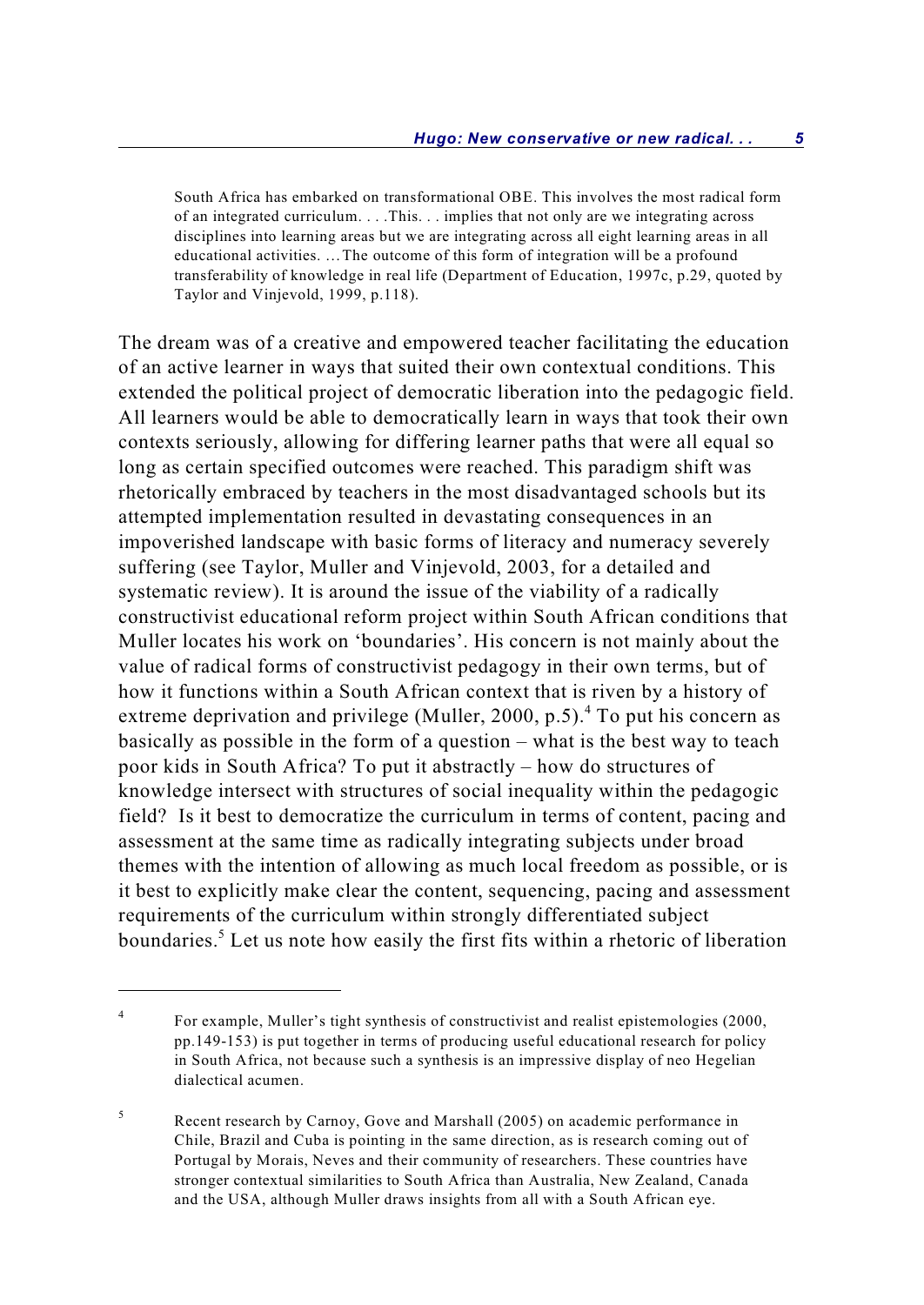and democracy and the second with a dictatorial insistence on boundaries. Appearances can be deceiving and a simple experiment taken from Holland (1981) and developed by Hoadley (2005) illustrates why.

Using cards that represented common food items she asked a variety of children to classify them into groups. She found that working class children used categories drawn from their local experiences to pattern the cards (like what daddy had for breakfast). Middle class children used organizational patterns that have a conceptual basis (like vegetables or dairy). When asked to repeat the task, she found that middle class children shifted their principle to local contextual factors whereas working class children used the same organizational principle as before. Middle class children had access to two organizing principles in terms of the food experiment, working class children one (Hoadley, 2005, pp.191-215). If we accept that one of the main functions of schooling is to introduce learners into various formal bodies of knowledge, and also accept that middle class children, because of their upbringing in the home, show an ability to work more comfortably with conceptually ordered patterns than working class learners, then one can assume that working class learners will find the conceptually organized world of school knowledge harder to master than their middle class colleagues (this disadvantage added to all the others already faced).<sup>6</sup>

One can go in three different directions with this recognition. Either one can level the playing field and emphasize the local, contextual knowledge of the learner at the expense of formal knowledge structures, or one can emphasize formal knowledge structures at the expense of everyday knowledge, or one can attempt to work with the intersection between the two. All can argue that social justice inspires their project. In the first instance one flattens the verticality of school knowledge into an integrated horizontal space that allows all forms of experience their worth. In the second instance one clarifies the various verticalities of school knowledges to make the rules of access clear and explicit so that learners can both recognize what is expected of them and realize it in practice. In the third case one suggests paths to follow from the first to the second. It is the flattening of school knowledge that Muller primarily objects to and constructs his case against. This is because its rhetoric of liberation, democratization and integration actually condemns its working class learners to remain trapped within their local, everyday contexts while

 $6$  See Neves and Morais (2005) for a nuanced recent account of family pedagogic practices advantage and disadvantage learners at school.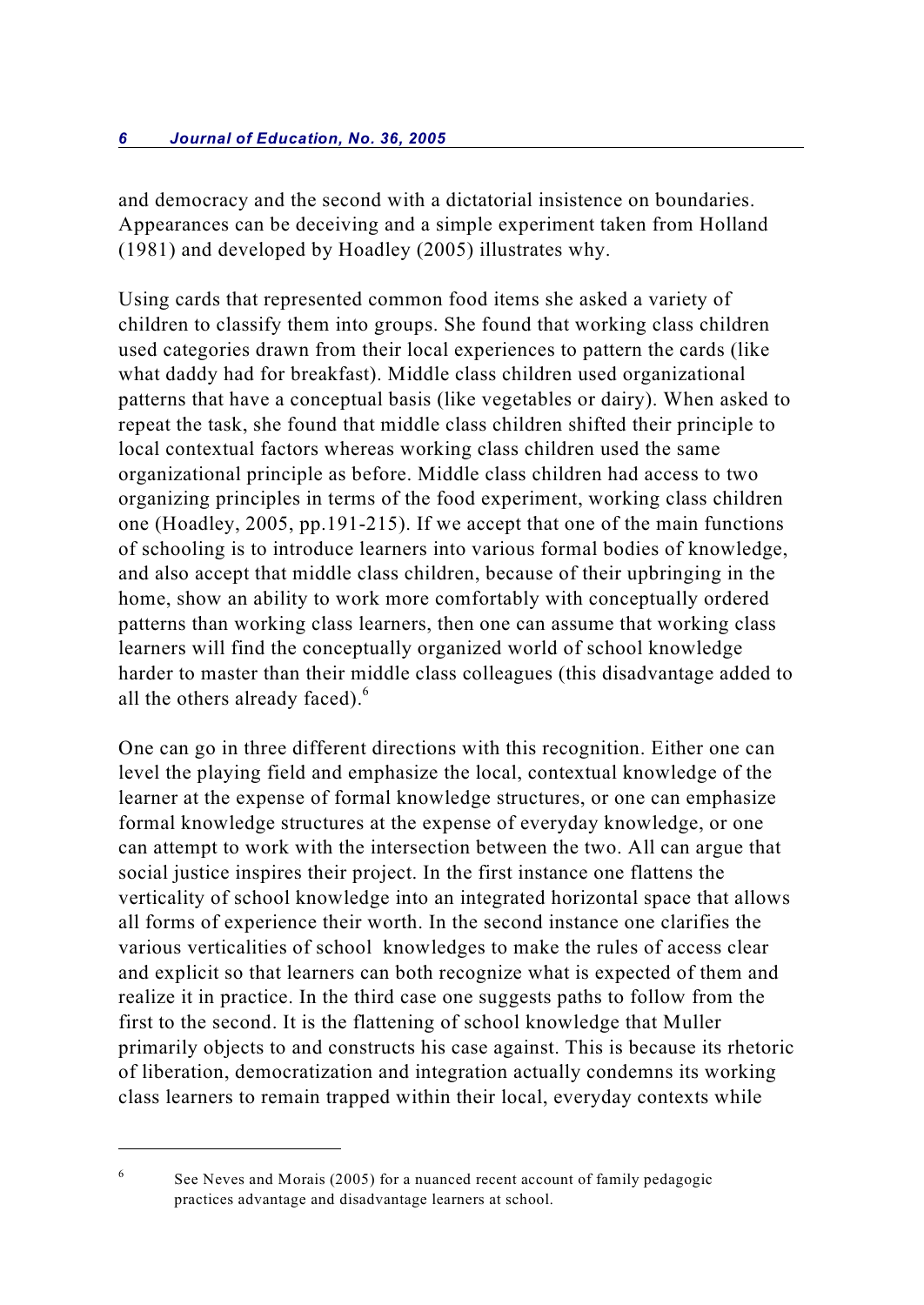middle class learners (who already have access to more formal classificatory schemes and pedagogic practices) happily convert this localized, contextualized curriculum into formal and powerful knowledge structures anyway. Well trained teachers, working in well resourced schools with children reared in formal knowledge-rich environments by well educated parents function easily with an underspecified curriculum, underspecified sequencing, underspecified pacing, underspecified assessment. Poorly trained teachers working in poorly resourced schools with children reared in impoverished environments desperately need some kind of structure to hold onto, some kind of textbook that contains within it the basics of what needs to be learnt, some kind of sequence to follow that has taken into account what the further grades require, some kind of assessment that points to what is vital knowledge and how their learners are performing so that their needs can be redressed rather than continually moving them back into their already lived poor world.<sup>7</sup> Learners within impoverished environments need something explicit to hold onto, something that makes the rules of the educational game clear so that they can at least begin to play. It is this extreme world of options that Muller is located within, a world where one has to justify the validity of a formal assessment system with clear grading criteria, the validity of a textbook that has some content, the validity of teaching and learning that does more than sit around in groups and talk about everyday life and experiences (Muller 2004a). It is within a land located between poverty and plenty that the intervention of radical social constructivism has done more damage than good, has resulted in the reproduction of inequality rather than its alleviation, but of this world we hear little from Elana Michelson.

It is this context, increasingly backed up by international and local argument and research (Bernstein, 1996; Ensor, 2004; Hoadley, 2005; Harley and Wedekind, 2004; Jansen, 1997, 2001; Morais and Neves, 2001; Review Committee, 2000; Rose, 2004; Taylor, Muller and Vinjevold, 2003), that has led Muller into a focusing on the boundary conditions of knowledge, for in making these explicit he hopes to show those excluded from its gates how to enter. To describe the gate is not to be a gate keeper, it can also be the role of a radical providing an account of how to enter the gate for those who are

 $\frac{7}{100}$  See Taylor and Vinjevold, 1999, chapters 5 and 6, for researched accounts of the distressing weakness of content knowledge within township schools and the deleterious effects of C2005 on learning. They point to the "overwhelming predominance of everyday knowledge, which sweeps across a bewildering mix of concepts. . . It would seem unlikely that learners will develop a systemic understanding of any of these ideas under such conditions" (Taylor and Vinjevold, 1999, p.121).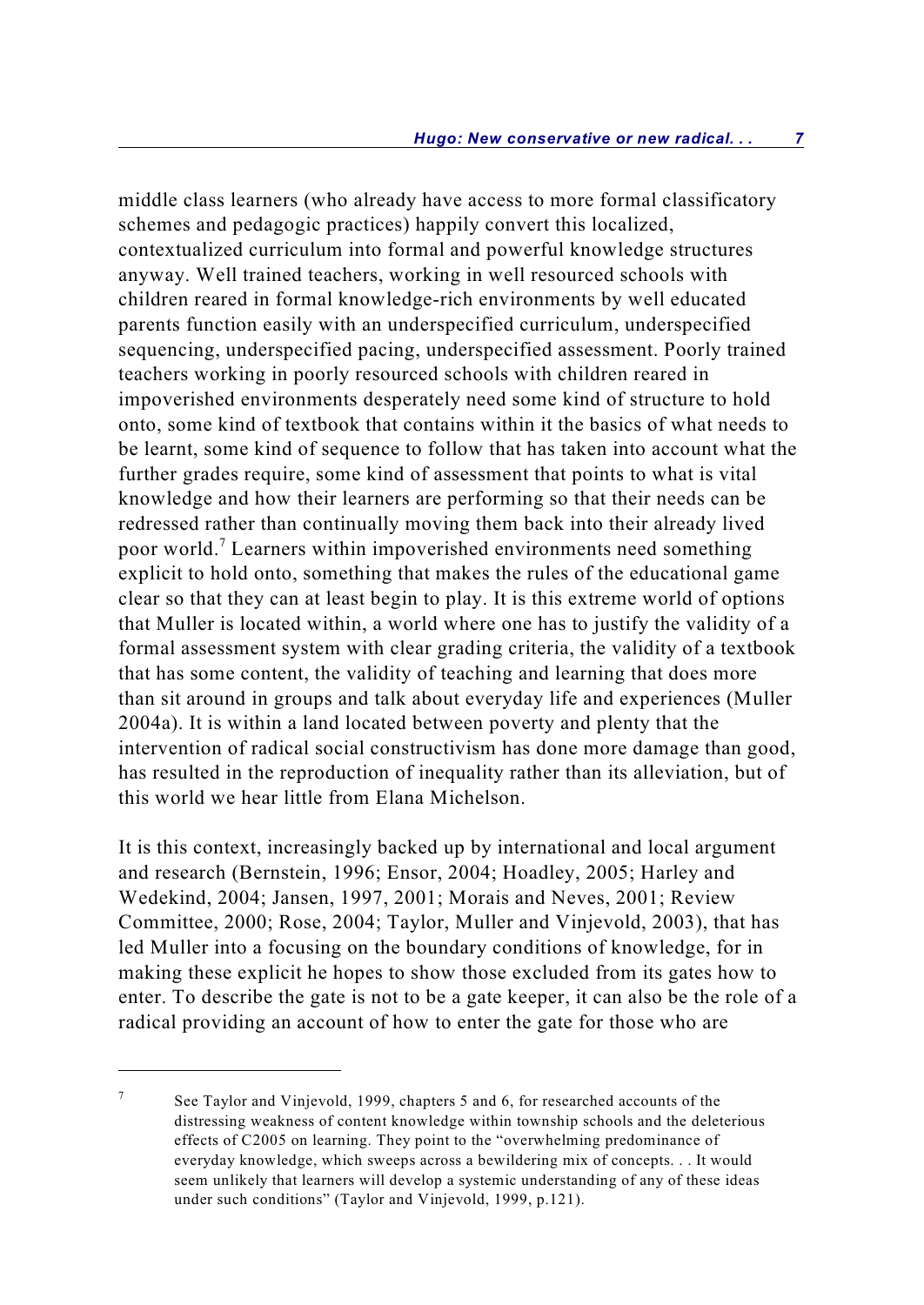excluded, rather than getting them to run at it hoping it will open miraculously to some chant, or that the walls will fall down if the shout is loud enough, or that they will spontaneously climb the walls with a bit of help from their friends. Muller is no Joshua standing outside the walls of Jericho. One of his luminaries is Gramsci, a modern revolutionary who understands how to enter and transform dominant and entrenched positions, of how to make the nature of knowledge boundaries explicit so that they can be successfully negotiated and crossed, who understands that the democratic project within education paradoxically works against the achievement of social justice.

. . .this new type of (progressivist) school appears and is advocated as being democratic, while in fact it is destined not merely to perpetuate social differences but to crystallise them in Chinese complexities (Gramsci, 1986, quoted by Muller, 2002, p.8).

If knowledge is power then it is incumbent on specific South African intellectuals to explain exactly how one gains access to its realm, and, once within its walls, clarify what its rules are and provide a map of its various regions, chasms, mountains and borders, especially to those who have historically not been allowed within its land and who struggle to recognize its properties. Social justice sits at the heart of this endeavour for it attempts to provide those without clear recognition and realization rules of what the various knowledge forms are, an explicit map of its terrain. To be overtly plain: Muller's diagnosis attempts to touch our current pain with the insight that we have blurred what the boundaries of knowledge are and this has caused unnecessary confusion throughout the pedagogic field. His cure is to reclaim what knowledge is by making its rules of access and functioning explicit so that those who have historically struggled to negotiate these boundaries are provided with structured access. This does not mean that he ignores informal learning, as Michelson claims (p.18), only looks within it for where its structures usefully articulate with formal learning. What he cannot do is blithely romanticize the experience of poor children and claim that the experience of poverty gives them a "privileged standpoint from which to understand the economic system and its effects" (p.19). To recognize poverty does not mean one has an understanding of economic systems. This is romanticism of the cruelest kind. It is also an example of what Bourdieu (1998) calls the scholastic fallacy, where one places a scholar within the agent under exploration. Bourdieu labels it as the most serious epistemological mistake in the human sciences. Muller documents the fallacy (Muller, 2000, p.156) as one common among constructivists. Michelson again provides an excellent demonstration of the correctness of his characterization to the point where one has to wonder if she is critiquing his position or setting out to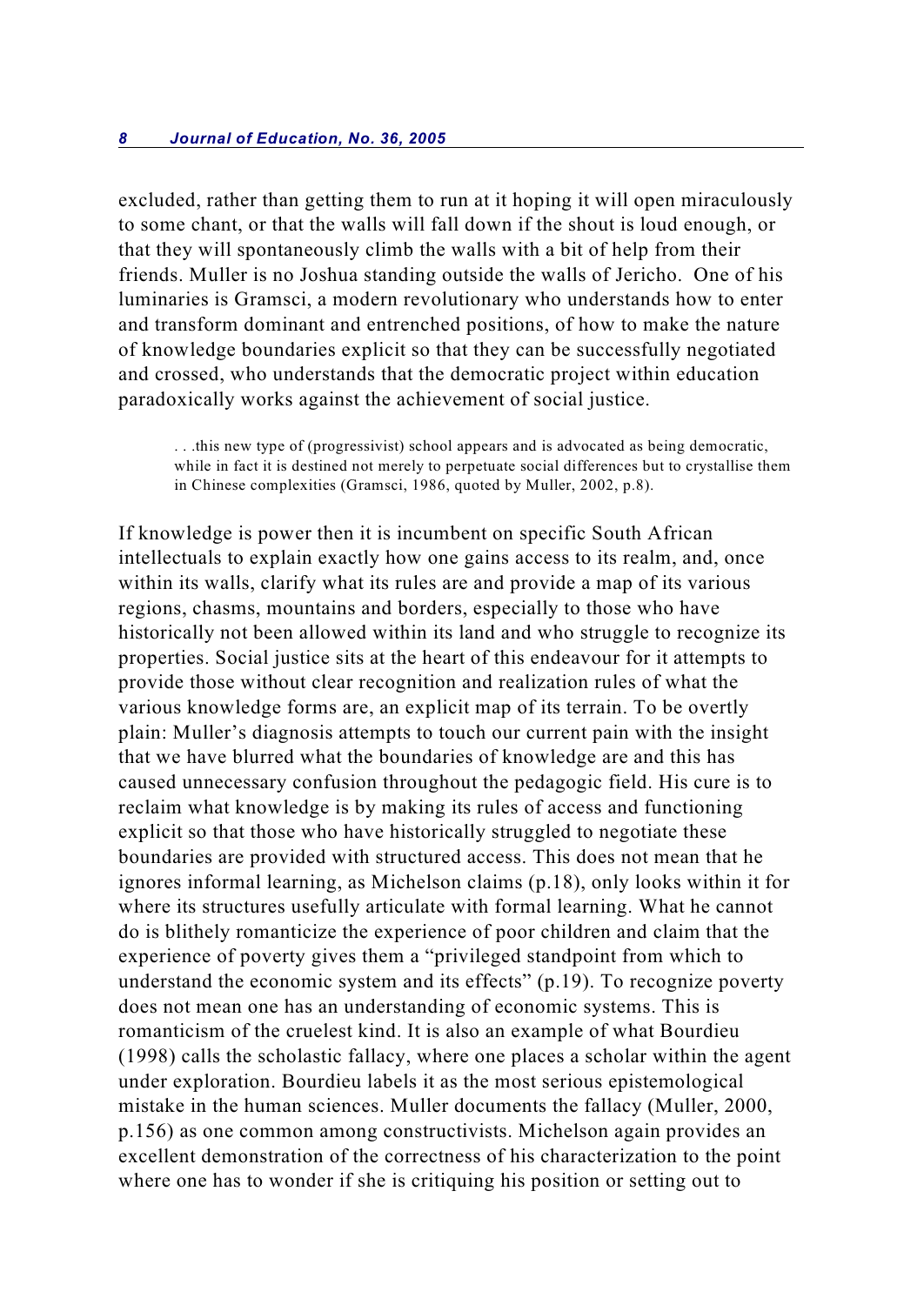embody each of his criticisms as her paper progresses. Certainly her enactment of social constructivism tends to support Muller's characterization more than her own.

Nor does Muller platonize formal knowledge structures into a world beyond power or history. His is a specific recognition that educational access and achievement has become a vital line of empowerment within a transforming country. It is not a universal salve, but it does offer real hope to many of the disadvantaged within South Africa. It is tragic that within this historical moment of opportunity South African education is revealing performance figures that are the worst in Africa in Maths and Science. This is not about fantasy and desire or other post modern indulgences, nor is it about sophisticated debates around radical constructivism, it is about setting up basic structures that are clear and explicit so that disadvantaged learners and teachers in South Africa can recognize what is expected of them (Taylor, Muller and Vinjevold, 2003, especially chapter 5). In such a framework it is criminal to remove these recognition and realization rules by obscuring boundaries of knowledge forms, by making the curriculum content vague and underspecified, by allowing the illusion of freedom to pursue one's own path through the world of knowledge when all that faces one is an empty desert where there are very few textbooks, skilled teachers, functioning schools and organized departments.<sup>8</sup> Muller is attempting to make clear and explicit what education is in its own terms.

What Michelson misses is the enormous opportunity lost in the initial version of the reform process that is tragic in its proportions, and that underlying this reform process was a radical form of social constructivism that was used to make a symbolic political statement without concerning itself with the educational readiness of the system to implement its astonishingly complex architecture (Jansen, 2001). Of this Michelson makes no mention, preferring to plunge onwards into a Lacanian analysis of desire.<sup>9</sup> The peculiarly South African emphasis on dualisms might have less to do with a racist past and a conservative programme of gate-keeping and more to do with an attempt to make knowledge structures clear and explicit so that disadvantaged learners

See Dempster's book review of *The Architect and the Scaffold* in this issue of JoE for an 8 example of how this manifests in Biology.

<sup>&</sup>lt;sup>9</sup> She could have done better by exploring the Oedipal role social constructivism has played in South Africa. Oedipus was supposed to bring happiness and success with his taking the throne, but finding his land increasingly struggling under a curse for a crime that could not be solved, he tracked the murderer down, only to find that he was retracing his own footsteps and uncovering his own responsibility for the murder.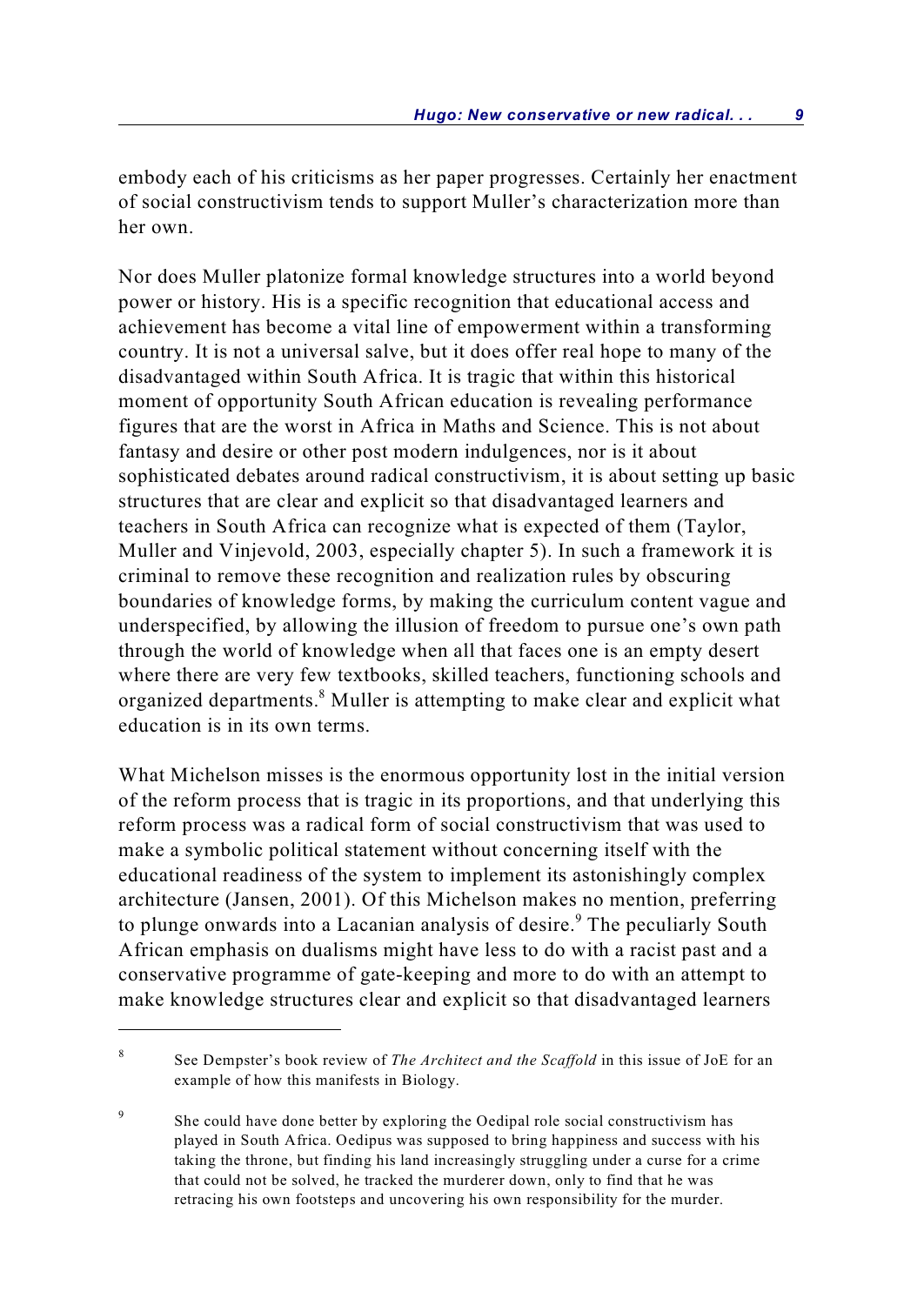can finally be clearly shown precisely what the ladder is they have to climb and how to do it. Rather than a rhetoric of sophisticated social constructivism, Muller is directly engaging with the complex realities of current educational trends in South Africa on the highest conceptual level and his use of theoretical positions and texts should be read with this in mind. A judicious use of a person's work is not a faithful copy, it is a demonstration of practical and theoretical intelligence held tightly together and focused in on the current reform process within South Africa. It is a quality that the radical social constructivists responsible for the conceptualization of C2005 should have shown, rather than ramming its sophisticated cure down the throat of a desperate system that only got more ill as a result of its ministering. They should have taken their own theoretical claim to be nuanced materialists to heart and looked at what the conditions of possibility were for their elaborate dream. What radical social constructivism promised and then delivered in South Africa is very similar to what Elana Michelson promised and then delivered in terms of Muller. You cannot promulgate a theoretical position, no matter how nuanced, subtle, ingenious and delicate it is, without configuring it to the systemic demands it is being applied to. Muller has a current diagnosis of the South African case and a proposed cure that involves detailed research of what the current conditions of the system are, what reforms have been shown to be effective in similar cases, and detailed, specific suggested interventions to improve its health across its various regions, all of this configured into a critical social theory that has social justice at its heart. (Muller 2000, 2002, 2004a; Taylor, Muller and Vinjevold, 2003).

Although Muller's first priority of critique within post apartheid educational reform focuses on damage caused to social justice through the democratic leveling of everyday and academic knowledge structures, his second focus is on the vital processes that can be employed to move a learner from the everyday world of local practices into the more abstract world of formal knowledge. It is within this crucial pedagogic space between the profane and the sacred that Michelson locates the best part of her critique of Muller and it hinges on their respective use of the work of Walkerdine. Muller uses Walkerdine to illustrate how constructivism can be correctly employed within South African conditions to move from the everyday to the abstract. As his argument is misrepresented by Michelson, allow me a brief restatement. Muller is not unsympathetic to the use of everyday knowledge structures within schooling as Michelson claims (p.17), nor to the usefulness of pedagogic content knowledge that works this realm. His opponents are those who flatten the distinction between the boundaries of everyday and formal knowledge structures, not those who use everyday knowledge in their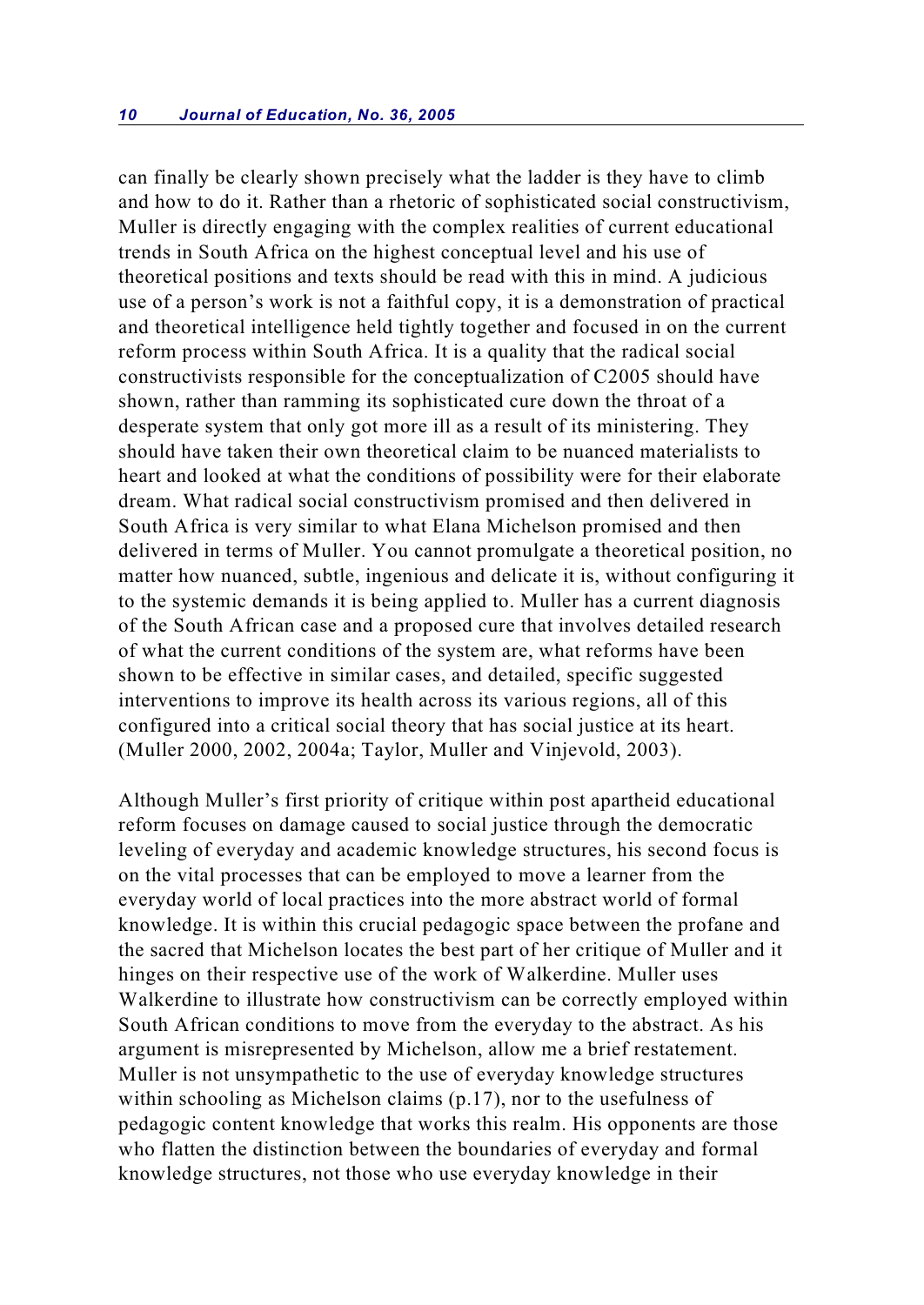pedagogy. His concern is that it must be used in a discriminating fashion that does not mistake it as a formal knowledge structure. Contained within the variety of everyday experiences that exist as the rich soil of initial understanding are certain *metaphorical similarities* to specific elements of school knowledge forms. It is these that teachers must pick up on and work with, but always with an understanding of the pedagogic advantages and disadvantages of the metaphor, for sometimes the metaphor can mislead rather than initiate. The point is not to initially exclude everyday knowledge but to recognize what within it is useful for the subject under question and what is not, for they signify different things in their similarities. Once this discriminating bridge has been established, the teacher can then increasingly and rewardingly move into the precise and formal meanings the subject demands in a manner that is not threatened by an initial mismatch of metaphor to concept. Learning increasingly moves from the everyday metaphor into the specialized meanings of the various subjects, a movement that is facilitated by the correct use of everyday knowledge, not its exclusion (Muller, 2000, pp.68-  $70$ ).<sup>10</sup>

With this misrepresentation of Muller's work corrected, we can go on to Michelson's complaint. For Michelson "the difference between working and middle class children's education in mathematics must be seen, not in terms of cognitive development, but of differing desires" (p.19), illustrated by a shopping game experiment where working class children and middle class children reveal differing kinds of fantasies, one of a wealth impossibly beyond their dreams and another of mastery and control. The suggested shift in pedagogy that Michelson highlights is that we must change the fantasies of power that children have, as this is the most vital dimension of their learning as it results in "internalized forms of privilege and disadvantage that help to maintain social inequity" (p.19). It suggests directions for pedagogy in South Africa that are not located in what is currently most needed within its current reality. Focus in on changing the mindset of learners so that they have a positive mindset with empowering desires, and then the walls of Jericho will fall down. It is at this point that we can most clearly see the difference between Muller and Michelson on two fronts. The first is that Muller understands that knowledge forms take on a specific reality beyond the

<sup>&</sup>lt;sup>10</sup> See also Taylor and Vinjevold, 1999, chapters 5 and 6 for a similar discussion. This aspect of pedagogic content knowledge is vital to the process of effective teaching and learning. It has been a neglected aspect of research and practice within South Africa, with Adler and Reed (2002) providing a good beginning, but see Gess-Newsome and Lederman (1999) for an extended exemplary international discussion.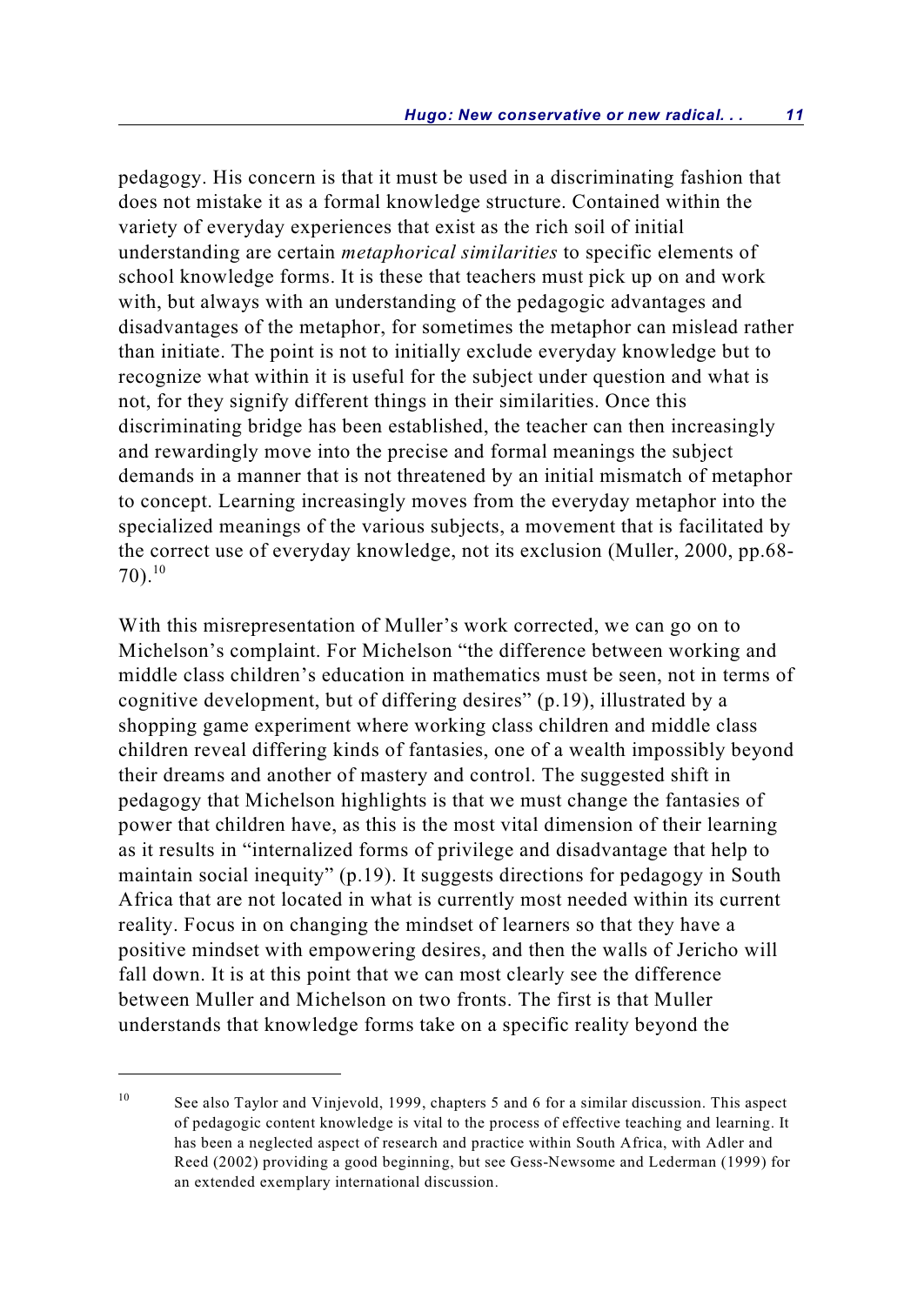conditions of their production, and that it is this specific reality that must not be lost in the pedagogic process, for they stand as hierarchical walls to be climbed, not as wish fulfillment fantasies to be played around with. As useful as a Lacanian analysis of learner dispositions may be at this stage of the reform process in South African education, he prefers a simpler project of explicating what the structure of everyday and formal knowledges are so that he can provide lucid ladders from the one to the other. Does this mean that he forgets about the nature of desire, the importance of social context, the power dynamics of abstraction, the hidden curriculum? Not really. Here he closely follows his mentor Gramsci.

Teachers must impart facts, therefore, but more importantly still they must impart a disciplined comportment to life. How is this done? In the old school, teachers taught Greek and Latin not because they wanted pupils to be able to speak those languages, but "because the real interest was the interior development of personality. . . to inculcate certain habits of diligence, precision, poise (even physical poise). . ." (Gramsci, 1986, p.37) – in other words, the mental and physical habits, "a second – nearly spontaneous – nature" (Gramsci, 1986, p.38); each person needs to become the famous Gramscian philosopher, the democratic civic ideal of communism, properly considered. We teach the facts of history, not because we want pupils to imbibe facts but so that they can imbibe, almost unconsciously, "a historicizing understanding of the world and of life" (Gramsci, 1986, p.39). It is the almost inadvertent learning of the important comportments – "logical, artistic, psychological experience [was] gained unawares, without a continual selfconsciousness" (Gramsci, 1986, p.39) – that is the true pedagogical school task of the teacher (Muller, 2002).

He desires to make *explicit* what knowledge structures are and *implicit* within this is the project of social justice, the education of the body, and the working with desire. In empowering learners within knowledge structures that will not only give them access to greater opportunity but deepen their critical thinking and interior complexity he is furthering the cause of social justice. Michelson wishes to make *explicit* all that is hidden in this project by bringing to the foreground the desires underneath cognitive development and all the integrations and equivalences possible between the everyday world and its abstract counterpart. This is an admirable project, but it needs certain conditions in place to work. Ironically, it is these conditions that Muller is working on in substantive detail, for it is only after knowledge has been reclaimed and schools are working that all the wonderfully progressive desires of Michelson become possible. Muller's project is one of foundations, of the historical apriori needed within South African education at this point in its history. It is on these grounds that his work should be judged, not on his misrepresentation of social constructivism, although Michelson's performance of social constructivism does provide an excellent set of examples to prove his characterization for him.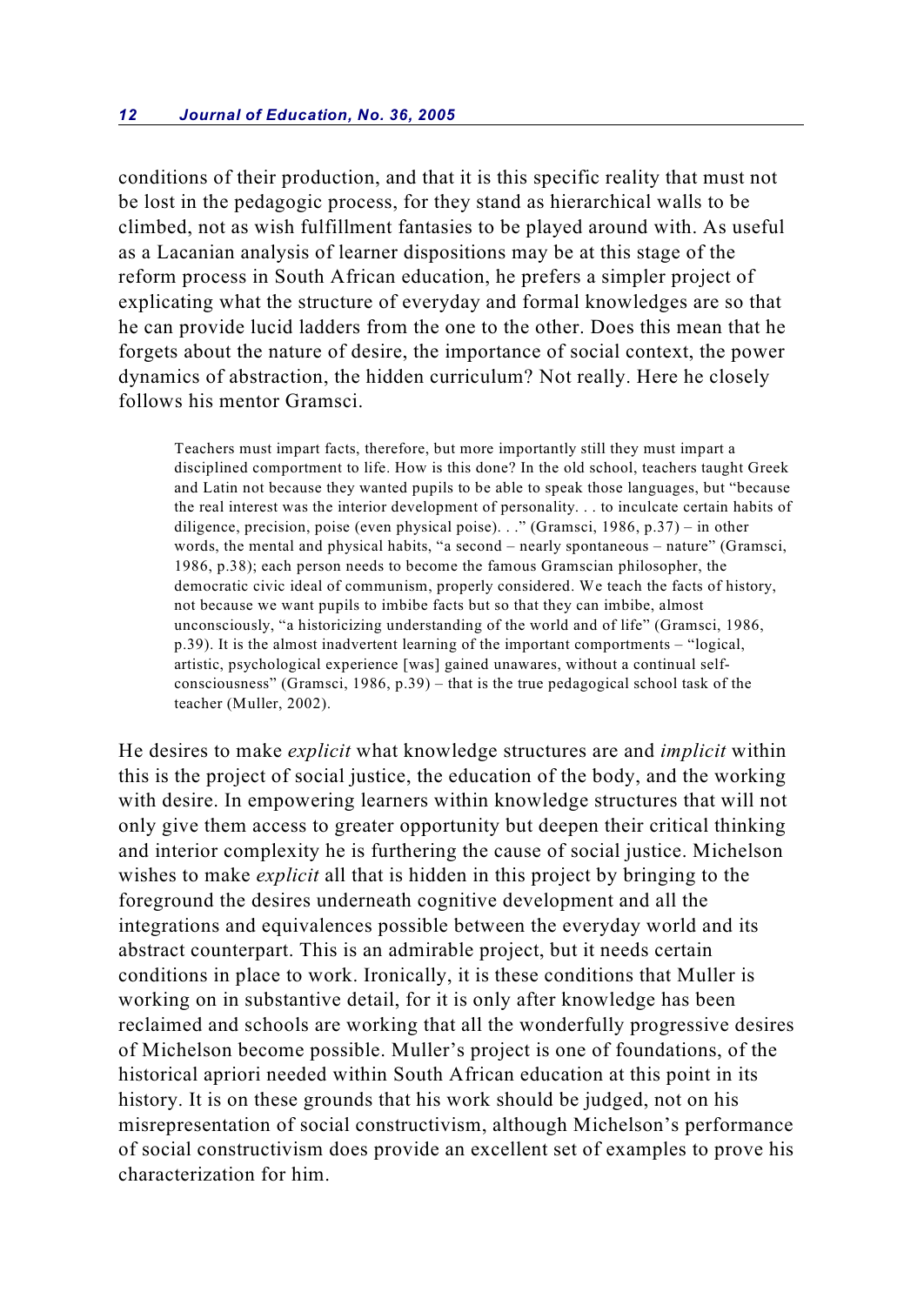So what is the foundational project of Muller in its own terms? This is difficult to catch in one paragraph but the basic lines are clear. He has concentrated both conceptually and contextually on what is needed within the field of education in South Africa. Contextually he has put together a comprehensive map of how education works from the macro to the micro levels, tracing curriculum reform from its systemic planning at national and regional levels and its implementation within the school and classroom, providing detailed accounts of how each of these work and intersect, based on recent and relevant research (Muller 2000, chapters 2, 3 and 4; Taylor, Muller and Vinjevold, 2003, chapter 5). This provides him with tools to trace the process of redescription and translation as one moves through the various levels of the pedagogic device (see also Ensor, 2004), enabling a critique of the curriculum process that works across the macro, meso and micro levels. It enables an internal understanding of how South African education works and thus stands up against those who attempt to use the educational field for their own interests without taking its internal structure into account. At the same time he is engaged on a conceptual level with how epistemological theories intersect with pedagogic practice, moving from a theoretical analysis, critique and synthesis of realist and social constructivist epistemologies to their implication within South African research, policy and practice (Muller, 2000, pp.145- 164). Combined with both these projects Muller is also attempting to gain insight into the deep structures of modern knowledge forms in their own terms (Moore and Muller, 2002; Muller, 2004b) and how these articulate with varying structures of consciousness partly produced by the extremes of wealth and poverty, with the intention of being able to articulate in a nuanced way how different knowledge forms intersect with the pedagogic consequences of social inequality. At the heart of this lies the question of what knowledge is and how to correctly work with it pedagogically. All of this is done with the intention of facilitating the entry of those most disadvantaged by their social background into knowledge forms that can facilitate their collective empowerment. Combined these form one of the most coherent and ambitious projects in South African educational research at the moment.

This is not to say that Muller's project is without its difficulties, that it too carries with it unintended consequences, its own peculiar madness, its implication in current neo liberal shifts within educational governance, research, policy, reform and pedagogy, but that a critique of his writing should correctly locate it within the problematic beauty of South African educational life and the specific comprehensive interventions he has made within it over the last twenty years. Such a celebrating critique is still to be forthcoming but perhaps Michelson unwittingly pointed us in the right direction with her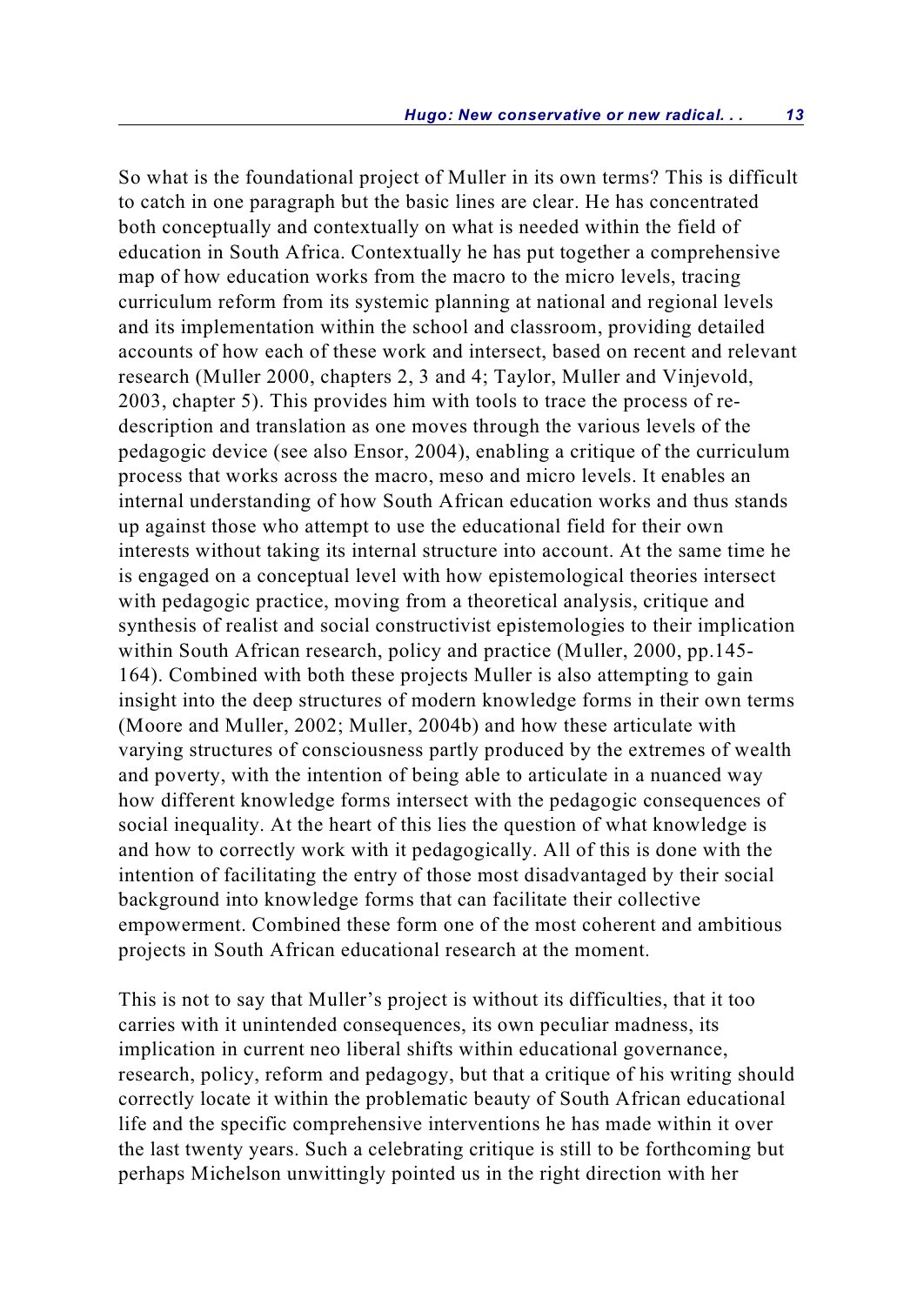footnote on 'modesty', except it is to the realist Susan Haack we should look towards, not Robert Boyle. Muller is not so much a new conservative or a new radical as a passionate moderate living in extreme times.

## References

Adler, J. and Reed, Y. (Eds). 2002. *Challenges of teacher development: an investigation of take up in South Africa.* Pretoria: Van Schaik.

Bernstein, B. 1996. *Pedagogy symbolic control and identity: theory, research, critique.* London: Taylor & Francis.

Bourdieu, P. 1998. *Practical reason.* Cambridge: Polity Press.

Carnoy, M., Gove, A.K., and Marshall, J.H. 2005. Explaining differences in academic achievement in Latin America: qualitative evidence from Brazil, Chile and Cuba. Stanford University, Mimeo.

Chisholm, L. (Ed.) 2004. *Changing class: education and social change in post-apartheid South Africa*. London; New York: Zed Books and Cape Town: HSRC Press.

Ensor, P. 2004. Legitimating school knowledge: the pedagogic device and the remaking of the South African school-leaving certificate 1994-2004. Paper presented at the Third Basil Bernstein Symposium, University of Cambridge, July.

Gess-Newsome, J. and Lederman, N.G. (Eds) 1999. *Examining pedagogic content knowledge.* Boston: Kluwer.

Haack, S. 1998. *Manifesto of a passionate moderate: unfashionable essays.* Chicago: Chicago University Press.

Harley, K and Wedekind, V. 2004. Political change, curriculum change and social formation, 1990 to 2002. In Chisholm, L. (Ed.). *Changing class: education and social change in post-apartheid South Africa*. London; New York: Zed Books and Cape Town: HSRC Press.

Hoadley, U. 2005. *Social class, pedagogy and the specialization of voice in four South African primary schools.* PhD thesis, University of Cape Town.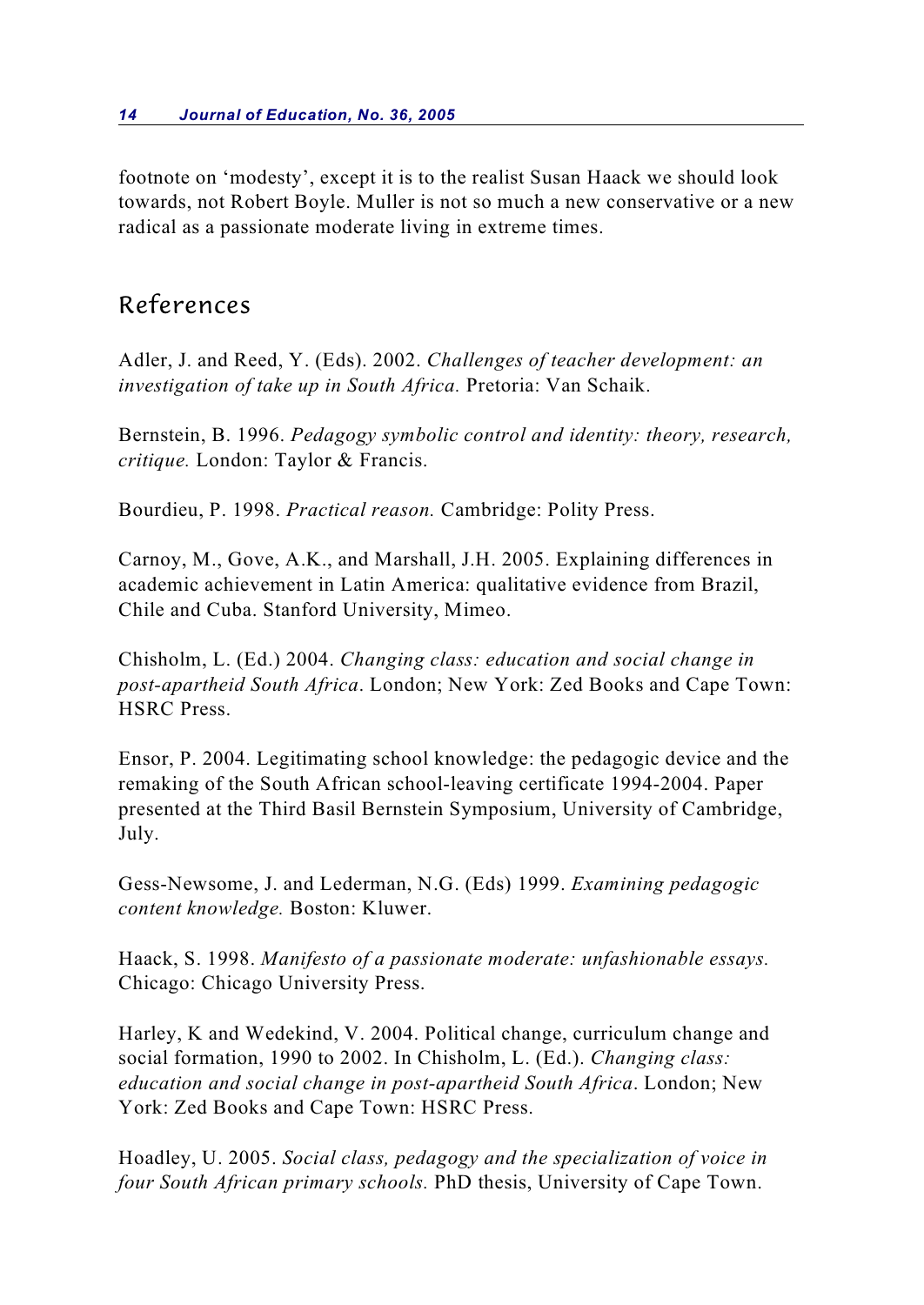Holland, J. 1981. Social class and changes in orientations to meaning. *Sociology,* 15: pp.1-18.

Jansen, J.D. 1997. Why outcomes-based education will fail: an elaboration. In Jansen, J. and Christie, P. (Eds). *Changing curriculum: studies on outcomesbased education in South Africa*. Cape Town: Juta.

Jansen, J.D. 2001. Explaining non-change in education reform after apartheid: political symbolism and the problem of policy implementation. In Sayed, Y. and Jansen, J.D. (Eds). *Implementing education policies: the South African experience.* Cape Town: University of Cape Town Press.

Michelson, E. 2004. On trust, desire and the sacred: a response to Johan Muller's 'Reclaiming Knowledge' in *Journal of Education,* 32: pp 8-30.

Moore, R. and Muller, J. 2002. The growth of knowledge and the discursive gap. *British Journal of Sociology of Education,* 23(4), pp.627-637.

Morais, A. and Neves, I. 2001. Pedagogical social contexts: Studies for a sociology of learning. In Morais, A., Neves, I., Davies, B. and Daniels, H. (Eds). *Towards a sociology of pedagogy: the contribution of Basil Bernstein to research.* New York: Peter Lang.

Morais, A., Neves, I. and Pires, D. 2004. The *what* and the *how* of teaching and learning. In Muller, J., Davies, B. and Morais, A. (Eds). *Reading Bernstein, researching Bernstein*. London: Routledge Falmer.

Neves, I.P and Morais, A.M. 2005. Pedagogic practices in the family. In *British Journal of Sociology of Education,* 26(1): pp.121-137.

Muller, J. 2000. *Reclaiming knowledge.* London: RoutledgeFalmer.

Muller, J. 2002. Progressivism redux: ethos, policy, pathos. In Kraak, A. and Young, M. (Eds). *Education in retrospect: policy and implimentaton since 1990.* Pretoria: HSRC.

Muller, J. 2004a. Differentiation and progression in the FET curriculum. Mimeo.

Muller, J. 2004b. Standing on the shoulders of giants*.* Paper presented at the Third Basil Bernstein Symposium, University of Cambridge, July.